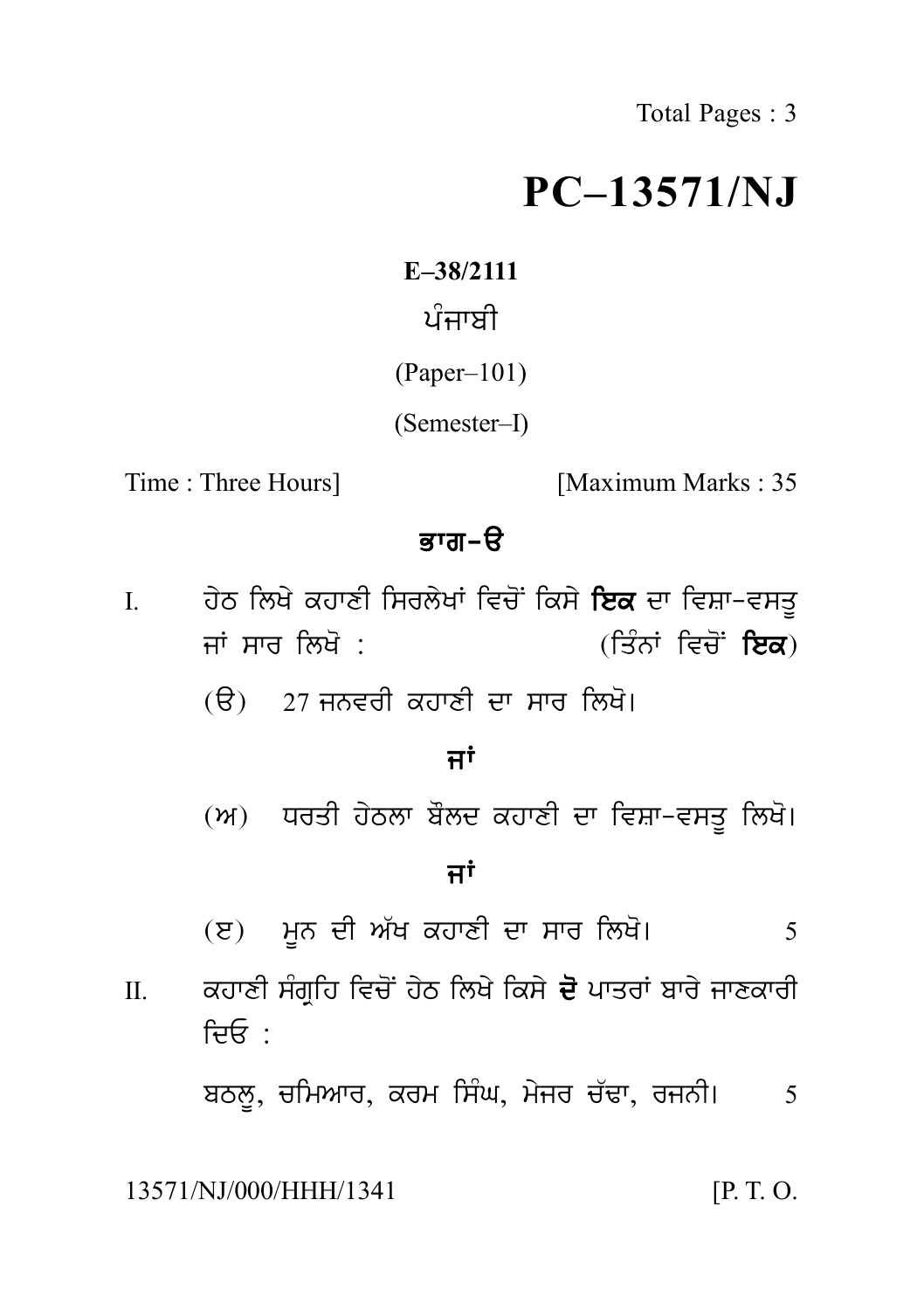## Bwg-A-**1**

**ਭਾਗ-ਅ-1**<br>III. ਹੇਠ ਲਿਖੇ ਵਿਸ਼ਿਆਂ ਵਿਚੋਂ ਕਿਸੇ **ਇਕ** ਉੱਤੇ ਨਿਬੰਧ ਲਿਖੋ :<br>(ਤਿੰਨ ਵਿਚੋਂ ਇਕ)<br>(ਉ) ਅਜ਼ੋਟੀ ਵਿਜ਼ਿਆ ਮੁਣਾਲੀ ਜ਼ੀਆਂ ਸਮੱਸਿਆਵਾਂ। ੱਤੇ ਨਿਬੰਧ ਲਿਖੋ :<br>(ਤਿੰਨ ਵਿਚੋਂ **ਇਕ**)<br>ਸਮੱਸਿਆਵਾਂ।<br>– ਹਵੱਤਾ: ਹੇਠ ਲਿਖੇ ਵਿਸ਼ਿਆਂ ਵਿਚੋਂ ਕਿਸੇ **ਇਕ** ਉੱਤੇ ਨਿਬੰਧ ਲਿਖੋ :<br>(ੳ) ਅਜੋਕੀ ਵਿਦਿਆ ਪ੍ਰਣਾਲੀ ਦੀਆਂ ਸਮੱਸਿਆਵਾਂ।<br>(ਅ) ਵਿਗਿਆਨ ਦਾ ਮਨੁੱਖੀ ਜੀਵਨ ਵਿਚ ਮਹੱਤਵ।<br>(ੲ) ਕਿਤਾਬਾਂ ਪੜਨ ਦੇ ਫਾਇਦੇ। (A) ivigAwn dw mn u `KI jIvn ivc mh `qv[

- 
- 
- 
- (ੳ) ਅਜੋਕੀ ਵਿਦਿਆ ਪ੍ਰਣਾਲੀ ਦੀਆਂ ਸਮੱਸਿਆਵਾਂ।<br>(ਅ) ਵਿਗਿਆਨ ਦਾ ਮਨੁੱਖੀ ਜੀਵਨ ਵਿਚ ਮਹੱਤਵ।<br>(ੲ) ਕਿਤਾਬਾਂ ਪੜ੍ਹਨ ਦੇ ਫਾਇਦੇ।<br>ਪੰਜਾਬੀ ਵਿਚ ਗਿਆਨ-ਵਿਗਿਆਨ ਦੀ ਪੜ੍ਹਾਈ ਕਰਨ ਵਿਚ<br>ਆਉਂਦੀਆਂ ਸਮੱਸਿਆਵਾਂ ਉੱਤੇ ਨੋਟ ਲਿਖੇ। (ਦੋ ਵਿਚੋਂ **ਇਕ**) ੱ<br>(ਅ) ਵਿਗਿਆਨ ਦਾ ਮਨੁੱਖੀ ਜੀਵਨ ਵਿਚ ਮਹੱਤਵ।<br>(ੲ) ਕਿਤਾਬਾਂ ਪੜ੍ਹਨ ਦੇ ਫਾਇਦੇ।<br>IV. ਪੰਜਾਬੀ ਵਿਚ ਗਿਆਨ-ਵਿਗਿਆਨ ਦੀ ਪੜ੍ਹਾਈ ਕਰਨ ਵਿਚ<br>ਆਉਂਦੀਆਂ ਸਮੱਸਿਆਵਾਂ ਉੱਤੇ ਨੋਟ ਲਿਖੋ। (ਦੋ ਵਿਚੋਂ **ਇਕ**)<br>ਜਾਂ (ਅ) ਜਵਾਗਆਨ ਦਾ ਸ਼ੁਰੂਬਾ ਜਾਵਨ ਵਿਚ ਸਰਤਵਜ<br>(ੲ) - ਕਿਤਾਬਾਂ ਪੜ੍ਹਨ ਦੇ ਫਾਇਦੇ।<br>ਪੰਜਾਬੀ ਵਿਚ ਗਿਆਨ-ਵਿਗਿਆਨ ਦੀ ਪੜ੍ਹਾਈ ਕਰਨ ਵਿਚ<br>ਆਉਂਦੀਆਂ ਸਮੱਸਿਆਵਾਂ ਉੱਤੇ ਨੋਟ ਲਿਖੋ। (ਦੋ ਵਿਚੋਂ **ਇਕ**)<br>**ਜਾਂ**<br>ਵਣਜੂ-ਵਪਾਰ ਨਾਲ ਸਬੰਧਤ ਤਕਨੀਕੀ ਸ਼ਬਦਾਵਲੀ ਦੀ ਘਾਤਤ

<sup>,</sup> ਫਾਇਦਾ<br>ਵਿਗਿਆਨ ਦੀ ਪੜ੍ਹਾਈ ਕ<br>ਉੱਤੇ ਨੋਟ ਲਿਖੋ। (ਦੋ ਵਿਾ<br>ਜਾਂ<br>ਤ ਤਕਨੀਕੀ ਸ਼ਬਦਾਵਲੀ ਜ<br>ੱਲਾਂ ਦਾ ਧਿਆਨ ਰੱਖਣਾ ਚਾ ਪੰਜਾਬੀ ਵਿਚ ਗਿਆਨ-ਵਿਗਿਆਨ ਦੀ ਪੜ੍ਹਾਈ ਕਰਨ ਵਿਚ<br>ਆਉਂਦੀਆਂ ਸਮੱਸਿਆਵਾਂ ਉੱਤੇ ਨੋਟ ਲਿਖੋ। (ਦੋ ਵਿਚੋਂ **ਇਕ**)<br>**ਜਾਂ**<br>ਵਣਜ-ਵਪਾਰ ਨਾਲ ਸਬੰਧਤ ਤਕਨੀਕੀ ਸ਼ਬਦਾਵਲੀ ਦੀ ਘਾੜਤ<br>ਕਰਦੇ ਸਮੇਂ ਕਿਹੜੀਆਂ ਗੱਲਾਂ ਦਾ ਧਿਆਨ ਰੱਖਣਾ ਚਾਹੀਦਾ ਹੈ?<br>ਵਿਸ਼ੇ ਉੱਤੇ ਨੋਟ ਲਿਖੋ। ਆਉਂਦੀਆਂ ਸਮੱਸਿਆਵਾਂ ਉੱਤੇ ਨੋਟ ਲਿਖੋ। (ਦੋ ਵਿਚੋਂ **ਇਕ**)<br>ਜਾਂ<br>ਵਣਜ-ਵਪਾਰ ਨਾਲ ਸਬੰਧਤ ਤਕਨੀਕੀ ਸ਼ਬਦਾਵਲੀ ਦੀ ਘਾੜਤ<br>ਕਰਦੇ ਸਮੇਂ ਕਿਹੜੀਆਂ ਗੱਲਾਂ ਦਾ ਧਿਆਨ ਰੱਖਣਾ ਚਾਹੀਦਾ ਹੈ?<br>ਵਿਸ਼ੇ ਉੱਤੇ ਨੋਟ ਲਿਖੋ।<br>ਕਾਰ-ਅ-? ਜਾਂ<br>ਵਣਜ–ਵਪਾਰ ਨਾਲ ਸਬੰਧਤ ਤਕਨੀਕੀ ਸ਼ਬਦਾਵਲੀ ਦੀ ਘਾੜਤ<br>ਕਰਦੇ ਸਮੇਂ ਕਿਹੜੀਆਂ ਗੱਲਾਂ ਦਾ ਧਿਆਨ ਰੱਖਣਾ ਚਾਹੀਦਾ ਹੈ?<br>ਭਾਗ–ਅ–2<br>ਹੇਠ ਲਿਖੇ ਅੰਗਰੇਜ਼ੀ ਦੇ ਪੈਰ੍ਹੇ ਦਾ ਪੰਜਾਬੀ ਅਨਵਾਦ ਕਰੋ :<br>ਹੇਠ ਲਿਖੇ ਅੰਗਰੇਜ਼ੀ ਦੇ ਪੈਰ੍ਹੇ ਦਾ ਪੰਜਾਬੀ ਅਨਵਾਦ ਕਰੋ :

# <u>ਭਾਗ–ਅ–2</u>

ਕਰਦ ਸਮਾਜਕਰਤਾਆਂ ਗੁਲਾਂ ਦਾ ਜ਼ਿਆਨ ਰੋਖਣਾ ਚਾਹੁੰਦਾ ਹੈ।<br>ਵਿਸ਼ੇ ਉੱਤੇ ਨੋਟ ਲਿਖੋ।<br>**ਭਾਗ-ਅ-2**<br>V. ਹੇਠ ਲਿਖੇ ਅੰਗਰੇਜ਼ੀ ਦੇ ਪੈਰ੍ਹੇ ਦਾ ਪੰਜਾਬੀ ਅਨੁਵਾਦ ਕਰੋ :<br>The fair open to the public from 7 to 17 February, 1994<br>from 1:30 to 8:30 P.M. on week The fair open to the public from 7 to 17 February, 1994 from 1:30 to 8:30 P.M. on week days and from 10:30 to 8:00 P.M. on 8, 9, 15 and 16 February, 1994 which are the public holidays. It will remain open exclusively for librarians, teachers and members of the book trade on 10, 11 and 12 February from 10:30 A.M. to 1:30 P.M. Participation is open to publishers. 2

librarians, teachers and members of the book trade on 10,<br>11 and 12 February from 10:30 A.M. to 1:30 P.M.<br>Participation is open to publishers.<br>2<br>VI. ਹੇਠ ਲਿਖੇ ਅੰਗਰੇਜ਼ੀ ਸ਼ਬਦਾਂ ਦਾ ਪੰਜਾਬੀ ਵਿਚ ਅਨੁਵਾਦ ਕਰਕੇ<br>ਉਨ੍ਹਾਂ ਦੀ ਵਾਕਾਂ ਵਿਚ ਵ 11 and 12 February from 10:30 A.M. to 1:30 P.M.<br>Participation is open to publishers. 2<br>ਹੇਠ ਲਿਖੇ ਅੰਗਰੇਜ਼ੀ ਸ਼ਬਦਾਂ ਦਾ ਪੰਜਾਬੀ ਵਿਚ ਅਨੁਵਾਦ ਕਰਕੇ<br>ਉਨ੍ਹਾਂ ਦੀ ਵਾਕਾਂ ਵਿਚ ਵਰਤੋਂ ਕਰੋ : (ਪੰਜ ਵਿਚੋਂ **ਦੋ**)<br>Abolition, Account Book, Advance, Abolition, Account Book, Advance, Assets, Broker. 2

13571/NJ/000/HHH/1341 2